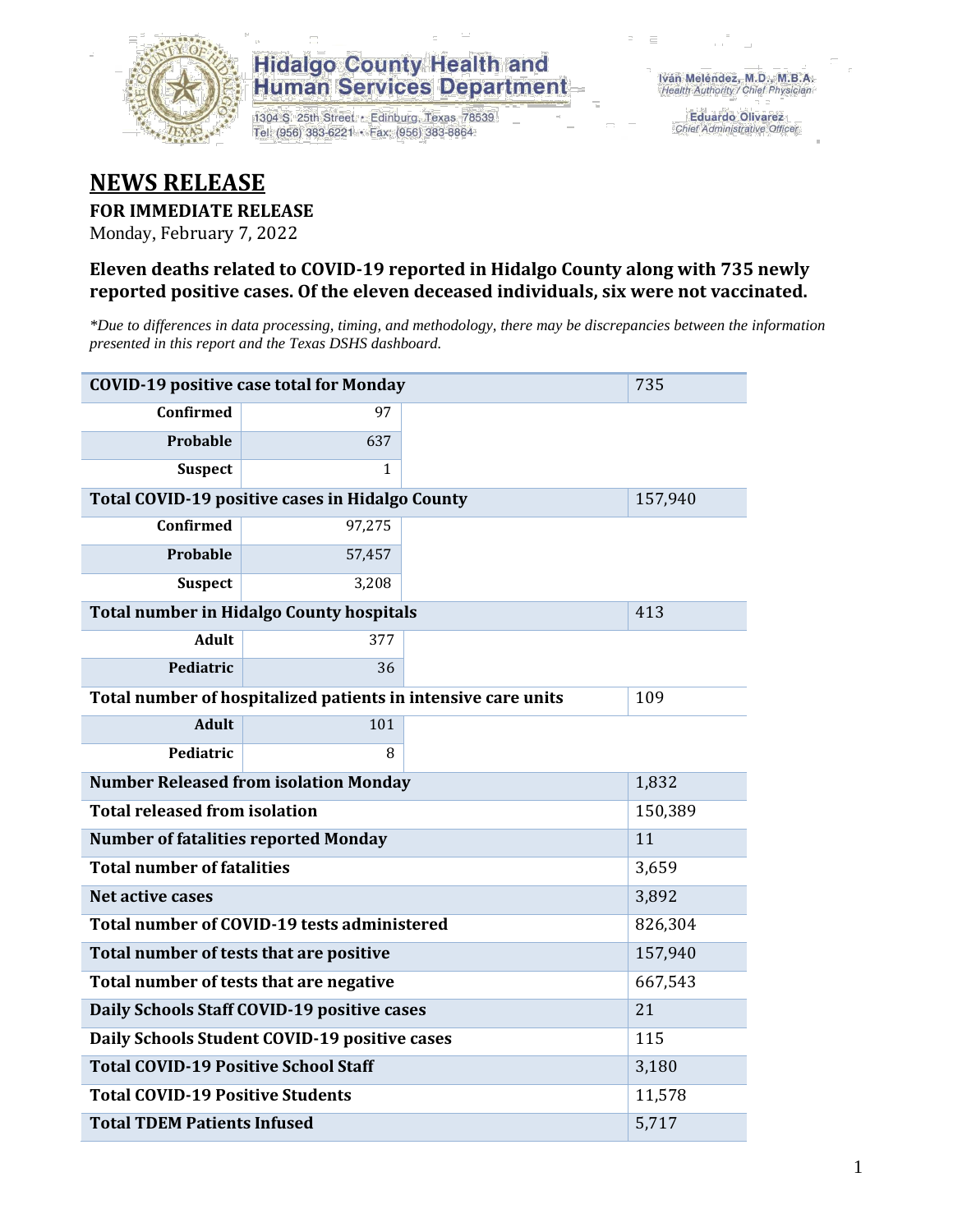

1304 S. 25th Street · Edinburg, Texas 78539 Tel: (956) 383-6221 · Fax: (956) 383-8864

**Eduardo Olivarez** Chief Administrative Officer

*Hidalgo County uses the case status definition provided by the Texas Department of State Health Service's 2020 Epi Case Criteria Guide revised November 2020.*

- *1. Confirmed: A person who has tested positive through a molecular or PCR (oral or nasal swabs) test that looks for the presence of the virus's genetic material.*
- *2. Probable: A person who meets presumptive laboratory evidence through detection of COVID-19 by antigen test in a respiratory specimen.*
- *3. Suspect: A person who meets supported laboratory evidence through detection of specific antibodies in serum, plasma, whole body, and no prior history of being confirmed or probable case.*

*For more information of case status definition for COVID-19, please refer to:*

<https://www.dshs.state.tx.us/IDCU/investigation/epi-case-criteria-guide/2020-Epi-Case-Criteria-Guide.pdf>

| $\frac{1}{2}$    |                        |  |  |  |  |  |  |
|------------------|------------------------|--|--|--|--|--|--|
| <b>Age Range</b> | <b>Number of Cases</b> |  |  |  |  |  |  |
| $0 - 11$         | 170                    |  |  |  |  |  |  |
| 12-19            | 155                    |  |  |  |  |  |  |
| 20s              | 108                    |  |  |  |  |  |  |
| 30 <sub>s</sub>  | 90                     |  |  |  |  |  |  |
| 40s              | 76                     |  |  |  |  |  |  |
| 50s              | 62                     |  |  |  |  |  |  |
| 60s              | 34                     |  |  |  |  |  |  |
| $70+$            | 40                     |  |  |  |  |  |  |
| Total:           | 735                    |  |  |  |  |  |  |

Case Breakdown by Age Group: The deaths include:

|                         | <b>Age Range</b> | Gender | <b>City</b> |
|-------------------------|------------------|--------|-------------|
| $\mathbf{1}$            | $70+$            | Male   | Donna       |
| 2                       | 70+              | Female | Edinburg    |
| 3                       | 70+              | Male   | Edinburg    |
| 4                       | 50s              | Male   | McAllen     |
| 5                       | 60s              | Female | McAllen     |
| 6                       | 70+              | Male   | McAllen     |
| $\overline{\mathbf{z}}$ | 70+              | Male   | McAllen     |
| 8                       | 70+              | Female | Mission     |
| 9                       | 70+              | Male   | Mission     |
| 10                      | 70+              | Male   | San Juan    |
| 11                      | 60s              | Male   | Weslaco     |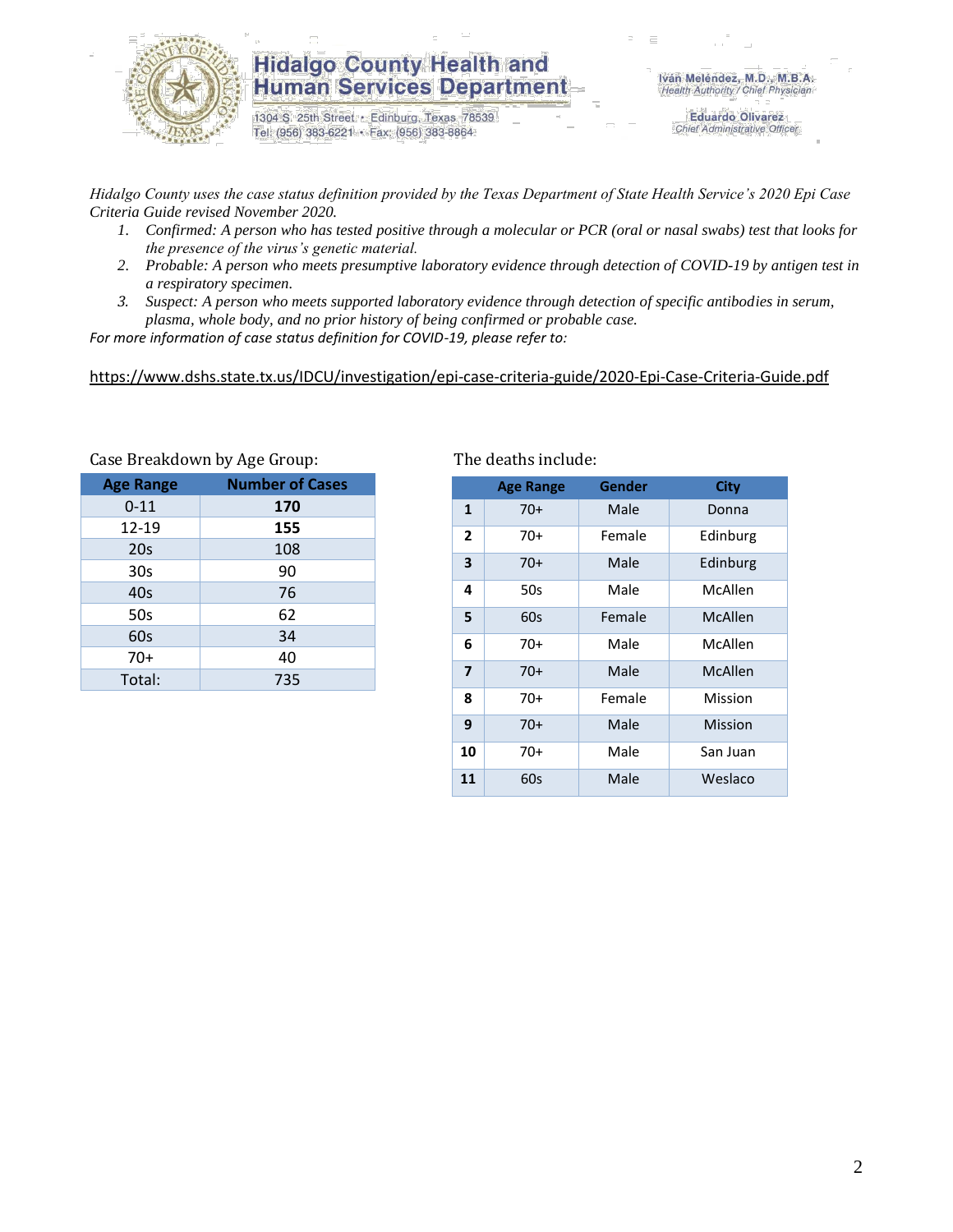

1304 S. 25th Street · Edinburg, Texas 78539<br>Tel: (956) 383-6221 · Fax: (956) 383-8864

Eduardo Olivarez<br>Chief Administrative Officer

#### Monday, February 7, 2022 positive cases include:

|                | <b>Age Range</b> | <b>Gender</b>                                                                                              | <b>City</b> |     | <b>Age Range</b> | Gender | <b>City</b> |
|----------------|------------------|------------------------------------------------------------------------------------------------------------|-------------|-----|------------------|--------|-------------|
| $\mathbf{1}$   | $0 - 19$         | F                                                                                                          | Alamo       | 369 | $0 - 19$         | M      | Mission     |
| 2              | $0 - 19$         | F                                                                                                          | Alamo       | 370 | $0 - 19$         | F      | Mission     |
| 3              | $0 - 19$         | F                                                                                                          | Alamo       | 371 | $0 - 19$         | M      | Mission     |
| 4              | $0 - 19$         | M                                                                                                          | Alamo       | 372 | $0 - 19$         | M      | Mission     |
| 5              | $0 - 19$         | M                                                                                                          | Alamo       | 373 | $0 - 19$         | M      | Mission     |
| 6              | $0 - 19$         | F                                                                                                          | Alamo       | 374 | $0 - 19$         | M      | Mission     |
| $\overline{7}$ | $0 - 19$         | F                                                                                                          | Alamo       | 375 | $0 - 19$         | F      | Mission     |
| 8              | 20s              | M                                                                                                          | Alamo       | 376 | $0 - 19$         | M      | Mission     |
| 9              | 20s              | $\mathsf F$                                                                                                | Alamo       | 377 | $0 - 19$         | F      | Mission     |
| 10             | 20s              | F                                                                                                          | Alamo       | 378 | $0 - 19$         | M      | Mission     |
| 11             | 30 <sub>s</sub>  | M                                                                                                          | Alamo       | 379 | $0 - 19$         | M      | Mission     |
| 12             | 40s              | F                                                                                                          | Alamo       | 380 | $0 - 19$         | M      | Mission     |
| 13             | 40s              | F                                                                                                          | Alamo       | 381 | $0 - 19$         | F      | Mission     |
| 14             | 50s              | M                                                                                                          | Alamo       | 382 | $0 - 19$         | F      | Mission     |
| 15             | 50s              | F                                                                                                          | Alamo       | 383 | $0 - 19$         | F      | Mission     |
| 16             | 50s              | F                                                                                                          | Alamo       | 384 | $0 - 19$         | F      | Mission     |
| 17             | $0 - 19$         | M                                                                                                          | Alton       | 385 | $0 - 19$         | F      | Mission     |
| 18             | $0 - 19$         | F                                                                                                          | Alton       | 386 | $0 - 19$         | F      | Mission     |
| 19             | $0 - 19$         | F                                                                                                          | Alton       | 387 | $0 - 19$         | F      | Mission     |
| 20             | 20s              | M                                                                                                          | Alton       | 388 | $0 - 19$         | M      | Mission     |
| 21             | 20s              | M                                                                                                          | Alton       | 389 | $0 - 19$         | M      | Mission     |
| 22             | 20s              | F                                                                                                          | Alton       | 390 | $0 - 19$         | F.     | Mission     |
| 23             | 20s              | M                                                                                                          | Alton       | 391 | $0 - 19$         | M      | Mission     |
| 24             | 20s              | F                                                                                                          | Alton       | 392 | $0 - 19$         | F      | Mission     |
| 25             | 30 <sub>s</sub>  | F                                                                                                          | Alton       | 393 | $0 - 19$         | M      | Mission     |
| 26             | 30s              | F                                                                                                          | Alton       | 394 | $0 - 19$         | M      | Mission     |
| 27             | 60s              | $\mathsf{M}% _{T}=\mathsf{M}_{T}\!\left( a,b\right) ,\ \mathsf{M}_{T}=\mathsf{M}_{T}\!\left( a,b\right) ,$ | Alton       | 395 | $0 - 19$         | F      | Mission     |
| 28             | $0 - 19$         | F.                                                                                                         | Donna       | 396 | $0 - 19$         | M      | Mission     |
| 29             | $0 - 19$         | F                                                                                                          | Donna       | 397 | $0 - 19$         | F      | Mission     |
| 30             | $0 - 19$         | M                                                                                                          | Donna       | 398 | $0 - 19$         | F      | Mission     |
| 31             | $0 - 19$         | F                                                                                                          | Donna       | 399 | $0 - 19$         | F      | Mission     |
| 32             | $0 - 19$         | F                                                                                                          | Donna       | 400 | $0 - 19$         | M      | Mission     |
| 33             | $0 - 19$         | F                                                                                                          | Donna       | 401 | $0 - 19$         | F      | Mission     |
| 34             | $0 - 19$         | F                                                                                                          | Donna       | 402 | $0 - 19$         | M      | Mission     |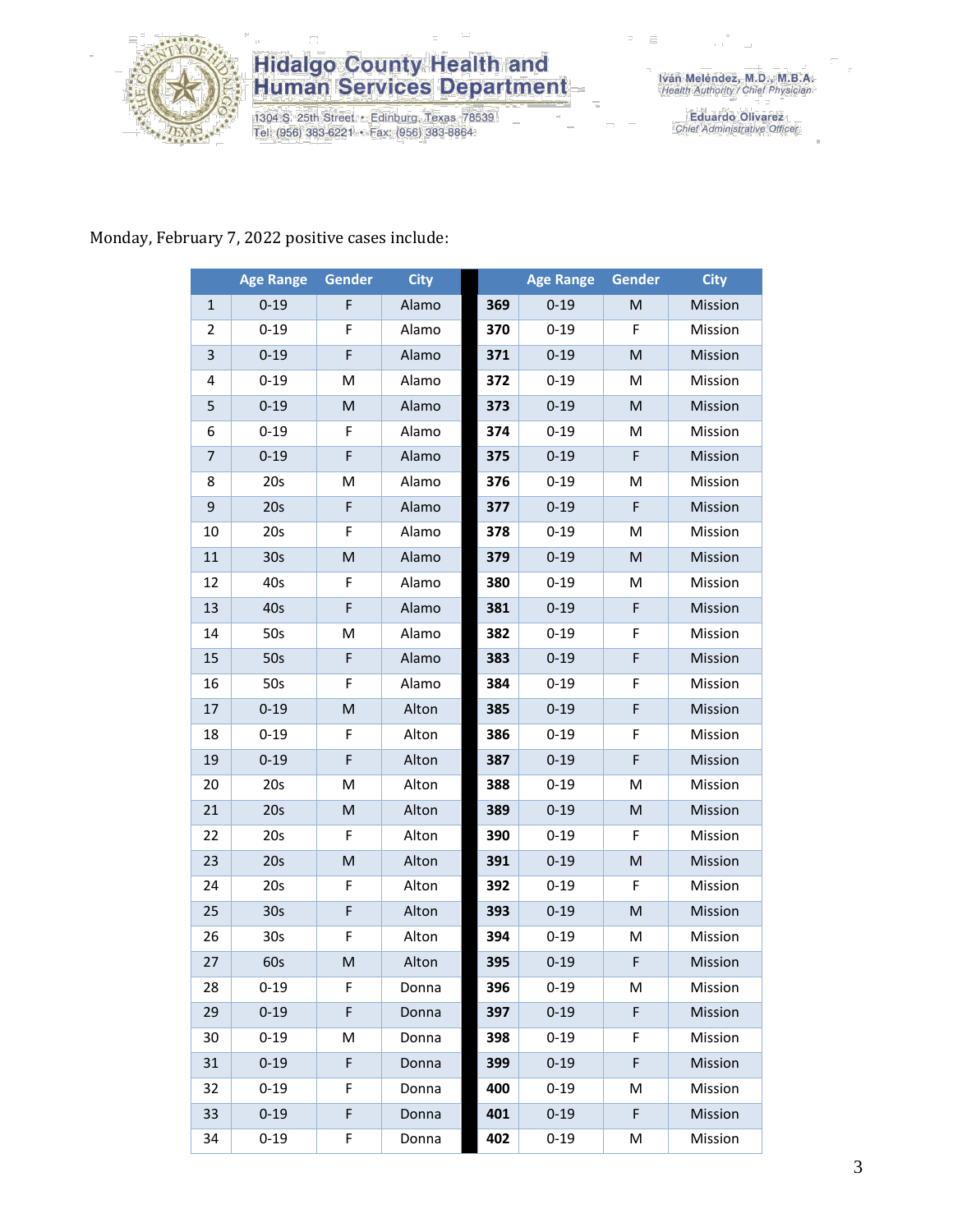

1304 S. 25th Street • Edinburg, Texas 78539<br>Tel: (956) 383-6221 • Fax: (956) 383-8864

| 35 | $0 - 19$        | M | Donna    | 403 | $0 - 19$ | M | Mission |
|----|-----------------|---|----------|-----|----------|---|---------|
| 36 | $0 - 19$        | M | Donna    | 404 | $0 - 19$ | F | Mission |
| 37 | $0 - 19$        | M | Donna    | 405 | $0 - 19$ | M | Mission |
| 38 | $0 - 19$        | F | Donna    | 406 | $0 - 19$ | M | Mission |
| 39 | $0 - 19$        | M | Donna    | 407 | $0 - 19$ | M | Mission |
| 40 | $0 - 19$        | М | Donna    | 408 | $0 - 19$ | M | Mission |
| 41 | $0 - 19$        | M | Donna    | 409 | $0 - 19$ | M | Mission |
| 42 | $0 - 19$        | F | Donna    | 410 | $0 - 19$ | м | Mission |
| 43 | $0 - 19$        | M | Donna    | 411 | $0 - 19$ | M | Mission |
| 44 | $0 - 19$        | M | Donna    | 412 | $0 - 19$ | M | Mission |
| 45 | 20s             | F | Donna    | 413 | $0 - 19$ | M | Mission |
| 46 | 20s             | F | Donna    | 414 | $0 - 19$ | F | Mission |
| 47 | 30 <sub>s</sub> | F | Donna    | 415 | $0 - 19$ | M | Mission |
| 48 | 30 <sub>s</sub> | M | Donna    | 416 | $0 - 19$ | F | Mission |
| 49 | 40s             | M | Donna    | 417 | $0 - 19$ | F | Mission |
| 50 | 40s             | F | Donna    | 418 | $0 - 19$ | M | Mission |
| 51 | 40s             | F | Donna    | 419 | $0 - 19$ | M | Mission |
| 52 | 60s             | M | Donna    | 420 | $0 - 19$ | F | Mission |
| 53 | 60s             | F | Donna    | 421 | $0 - 19$ | M | Mission |
| 54 | $70+$           | F | Donna    | 422 | $0 - 19$ | M | Mission |
| 55 | $70+$           | F | Donna    | 423 | $0 - 19$ | F | Mission |
| 56 | $70+$           | F | Donna    | 424 | $0 - 19$ | M | Mission |
| 57 | $70+$           | M | Donna    | 425 | $0 - 19$ | M | Mission |
| 58 | $0 - 19$        | F | Edinburg | 426 | $0 - 19$ | F | Mission |
| 59 | $0 - 19$        | M | Edinburg | 427 | $0 - 19$ | M | Mission |
| 60 | $0 - 19$        | М | Edinburg | 428 | $0 - 19$ | F | Mission |
| 61 | $0 - 19$        | M | Edinburg | 429 | $0 - 19$ | M | Mission |
| 62 | $0 - 19$        | M | Edinburg | 430 | $0 - 19$ | M | Mission |
| 63 | $0 - 19$        | M | Edinburg | 431 | $0 - 19$ | F | Mission |
| 64 | $0 - 19$        | F | Edinburg | 432 | $0 - 19$ | M | Mission |
| 65 | $0 - 19$        | M | Edinburg | 433 | $0 - 19$ | M | Mission |
| 66 | $0 - 19$        | M | Edinburg | 434 | $0 - 19$ | F | Mission |
| 67 | $0 - 19$        | F | Edinburg | 435 | $0 - 19$ | M | Mission |
| 68 | $0 - 19$        | M | Edinburg | 436 | $0 - 19$ | M | Mission |
| 69 | $0 - 19$        | M | Edinburg | 437 | $0 - 19$ | M | Mission |
| 70 | $0 - 19$        | F | Edinburg | 438 | $0 - 19$ | M | Mission |
| 71 | $0 - 19$        | M | Edinburg | 439 | $0 - 19$ | F | Mission |
| 72 | $0 - 19$        | M | Edinburg | 440 | $0 - 19$ | M | Mission |
| 73 | $0 - 19$        | M | Edinburg | 441 | $0 - 19$ | F | Mission |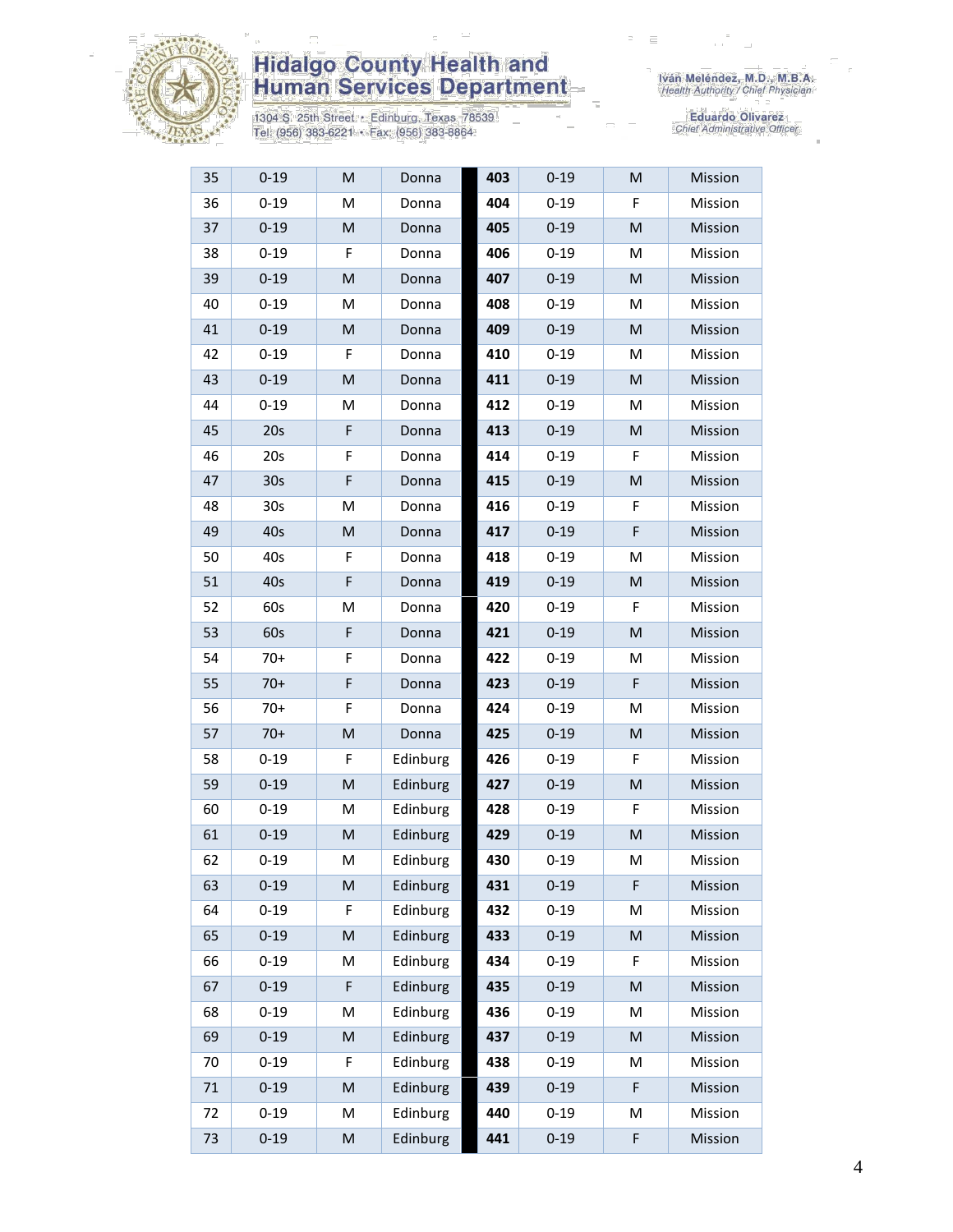

1304 S. 25th Street • Edinburg, Texas 78539<br>Tel: (956) 383-6221 • Fax: (956) 383-8864

| 74  | $0 - 19$ | M         | Edinburg | 442 | $0 - 19$ | F         | Mission |
|-----|----------|-----------|----------|-----|----------|-----------|---------|
| 75  | $0 - 19$ | M         | Edinburg | 443 | $0 - 19$ | ${\sf M}$ | Mission |
| 76  | $0 - 19$ | F         | Edinburg | 444 | 20s      | M         | Mission |
| 77  | $0 - 19$ | M         | Edinburg | 445 | 20s      | F         | Mission |
| 78  | $0 - 19$ | F         | Edinburg | 446 | 20s      | M         | Mission |
| 79  | $0 - 19$ | F         | Edinburg | 447 | 20s      | F         | Mission |
| 80  | $0 - 19$ | M         | Edinburg | 448 | 20s      | F         | Mission |
| 81  | $0 - 19$ | M         | Edinburg | 449 | 20s      | F         | Mission |
| 82  | $0 - 19$ | F         | Edinburg | 450 | 20s      | F         | Mission |
| 83  | $0 - 19$ | M         | Edinburg | 451 | 20s      | M         | Mission |
| 84  | $0 - 19$ | M         | Edinburg | 452 | 20s      | F         | Mission |
| 85  | $0 - 19$ | M         | Edinburg | 453 | 20s      | M         | Mission |
| 86  | $0 - 19$ | F         | Edinburg | 454 | 20s      | M         | Mission |
| 87  | $0 - 19$ | F         | Edinburg | 455 | 20s      | F         | Mission |
| 88  | $0 - 19$ | M         | Edinburg | 456 | 20s      | M         | Mission |
| 89  | $0 - 19$ | M         | Edinburg | 457 | 20s      | F         | Mission |
| 90  | $0 - 19$ | M         | Edinburg | 458 | 20s      | M         | Mission |
| 91  | $0 - 19$ | F         | Edinburg | 459 | 20s      | F         | Mission |
| 92  | $0 - 19$ | F         | Edinburg | 460 | 20s      | M         | Mission |
| 93  | $0 - 19$ | M         | Edinburg | 461 | 20s      | M         | Mission |
| 94  | $0 - 19$ | F         | Edinburg | 462 | 20s      | M         | Mission |
| 95  | $0 - 19$ | F         | Edinburg | 463 | 20s      | M         | Mission |
| 96  | $0 - 19$ | F         | Edinburg | 464 | 20s      | F         | Mission |
| 97  | $0 - 19$ | M         | Edinburg | 465 | 20s      | ${\sf M}$ | Mission |
| 98  | $0 - 19$ | M         | Edinburg | 466 | 20s      | M         | Mission |
| 99  | $0 - 19$ | ${\sf M}$ | Edinburg | 467 | 20s      | M         | Mission |
| 100 | $0 - 19$ | M         | Edinburg | 468 | 20s      | M         | Mission |
| 101 | $0 - 19$ | M         | Edinburg | 469 | 20s      | F         | Mission |
| 102 | $0 - 19$ | F         | Edinburg | 470 | 20s      | M         | Mission |
| 103 | $0 - 19$ | F         | Edinburg | 471 | 20s      | F         | Mission |
| 104 | $0 - 19$ | F         | Edinburg | 472 | 20s      | F         | Mission |
| 105 | $0 - 19$ | M         | Edinburg | 473 | 20s      | F         | Mission |
| 106 | $0 - 19$ | F         | Edinburg | 474 | 20s      | F         | Mission |
| 107 | $0 - 19$ | F         | Edinburg | 475 | 20s      | M         | Mission |
| 108 | $0 - 19$ | F         | Edinburg | 476 | 20s      | M         | Mission |
| 109 | $0 - 19$ | F         | Edinburg | 477 | 20s      | M         | Mission |
| 110 | $0 - 19$ | M         | Edinburg | 478 | 20s      | F         | Mission |
| 111 | $0 - 19$ | M         | Edinburg | 479 | 20s      | F         | Mission |
| 112 | $0 - 19$ | F         | Edinburg | 480 | 30s      | F         | Mission |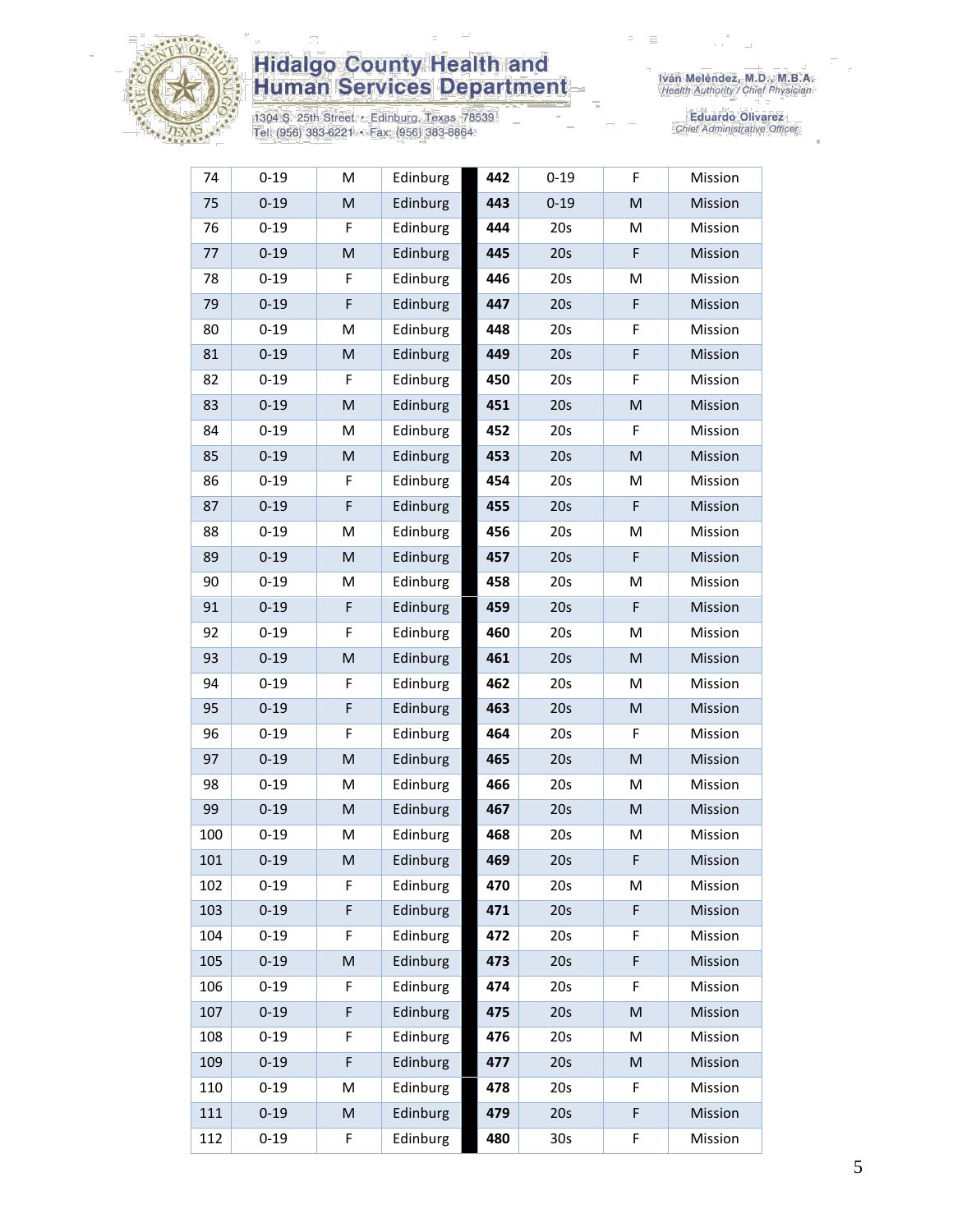

1304 S. 25th Street • Edinburg, Texas 78539<br>Tel: (956) 383-6221 • Fax: (956) 383-8864

Iván Meléndez, M.D., M.B.A.<br>Health Authority / Chief Physician

| 113 | $0 - 19$ | F           | Edinburg | 481 | 30 <sub>s</sub> | F         | Mission |
|-----|----------|-------------|----------|-----|-----------------|-----------|---------|
| 114 | $0 - 19$ | F           | Edinburg | 482 | 30 <sub>s</sub> | F         | Mission |
| 115 | $0 - 19$ | M           | Edinburg | 483 | 30 <sub>s</sub> | F         | Mission |
| 116 | $0 - 19$ | M           | Edinburg | 484 | 30s             | F         | Mission |
| 117 | $0 - 19$ | F           | Edinburg | 485 | 30 <sub>s</sub> | F         | Mission |
| 118 | $0 - 19$ | F           | Edinburg | 486 | 30 <sub>s</sub> | M         | Mission |
| 119 | $0 - 19$ | F           | Edinburg | 487 | 30 <sub>s</sub> | M         | Mission |
| 120 | $0 - 19$ | F           | Edinburg | 488 | 30 <sub>s</sub> | M         | Mission |
| 121 | $0 - 19$ | $\mathsf F$ | Edinburg | 489 | 30 <sub>s</sub> | F         | Mission |
| 122 | $0 - 19$ | F           | Edinburg | 490 | 30s             | M         | Mission |
| 123 | $0 - 19$ | $\mathsf F$ | Edinburg | 491 | 30 <sub>s</sub> | F         | Mission |
| 124 | $0 - 19$ | F           | Edinburg | 492 | 30s             | F         | Mission |
| 125 | $0 - 19$ | $\mathsf F$ | Edinburg | 493 | 30s             | F         | Mission |
| 126 | $0 - 19$ | F           | Edinburg | 494 | 30 <sub>s</sub> | F         | Mission |
| 127 | $0 - 19$ | $\mathsf F$ | Edinburg | 495 | 30 <sub>s</sub> | F         | Mission |
| 128 | $0 - 19$ | F           | Edinburg | 496 | 30s             | M         | Mission |
| 129 | $0 - 19$ | $\mathsf F$ | Edinburg | 497 | 30 <sub>s</sub> | M         | Mission |
| 130 | $0 - 19$ | М           | Edinburg | 498 | 30s             | F         | Mission |
| 131 | $0 - 19$ | F           | Edinburg | 499 | 30 <sub>s</sub> | F         | Mission |
| 132 | 20s      | M           | Edinburg | 500 | 30s             | F         | Mission |
| 133 | 20s      | M           | Edinburg | 501 | 40s             | F         | Mission |
| 134 | 20s      | M           | Edinburg | 502 | 40s             | M         | Mission |
| 135 | 20s      | $\mathsf F$ | Edinburg | 503 | 40s             | F         | Mission |
| 136 | 20s      | F           | Edinburg | 504 | 40s             | F         | Mission |
| 137 | 20s      | $\mathsf F$ | Edinburg | 505 | 40s             | ${\sf M}$ | Mission |
| 138 | 20s      | M           | Edinburg | 506 | 40s             | F         | Mission |
| 139 | 20s      | ${\sf M}$   | Edinburg | 507 | 40s             | F         | Mission |
| 140 | 20s      | F           | Edinburg | 508 | 40s             | M         | Mission |
| 141 | 20s      | ${\sf M}$   | Edinburg | 509 | 40s             | ${\sf M}$ | Mission |
| 142 | 20s      | F           | Edinburg | 510 | 40s             | F         | Mission |
| 143 | 20s      | M           | Edinburg | 511 | 40s             | M         | Mission |
| 144 | 20s      | F           | Edinburg | 512 | 40s             | M         | Mission |
| 145 | 20s      | F           | Edinburg | 513 | 40s             | ${\sf M}$ | Mission |
| 146 | 20s      | M           | Edinburg | 514 | 40s             | F         | Mission |
| 147 | 20s      | M           | Edinburg | 515 | 40s             | F         | Mission |
| 148 | 20s      | F           | Edinburg | 516 | 40s             | M         | Mission |
| 149 | 20s      | M           | Edinburg | 517 | 40s             | F         | Mission |
| 150 | 20s      | F           | Edinburg | 518 | 40s             | F         | Mission |
| 151 | 20s      | F           | Edinburg | 519 | 40s             | F         | Mission |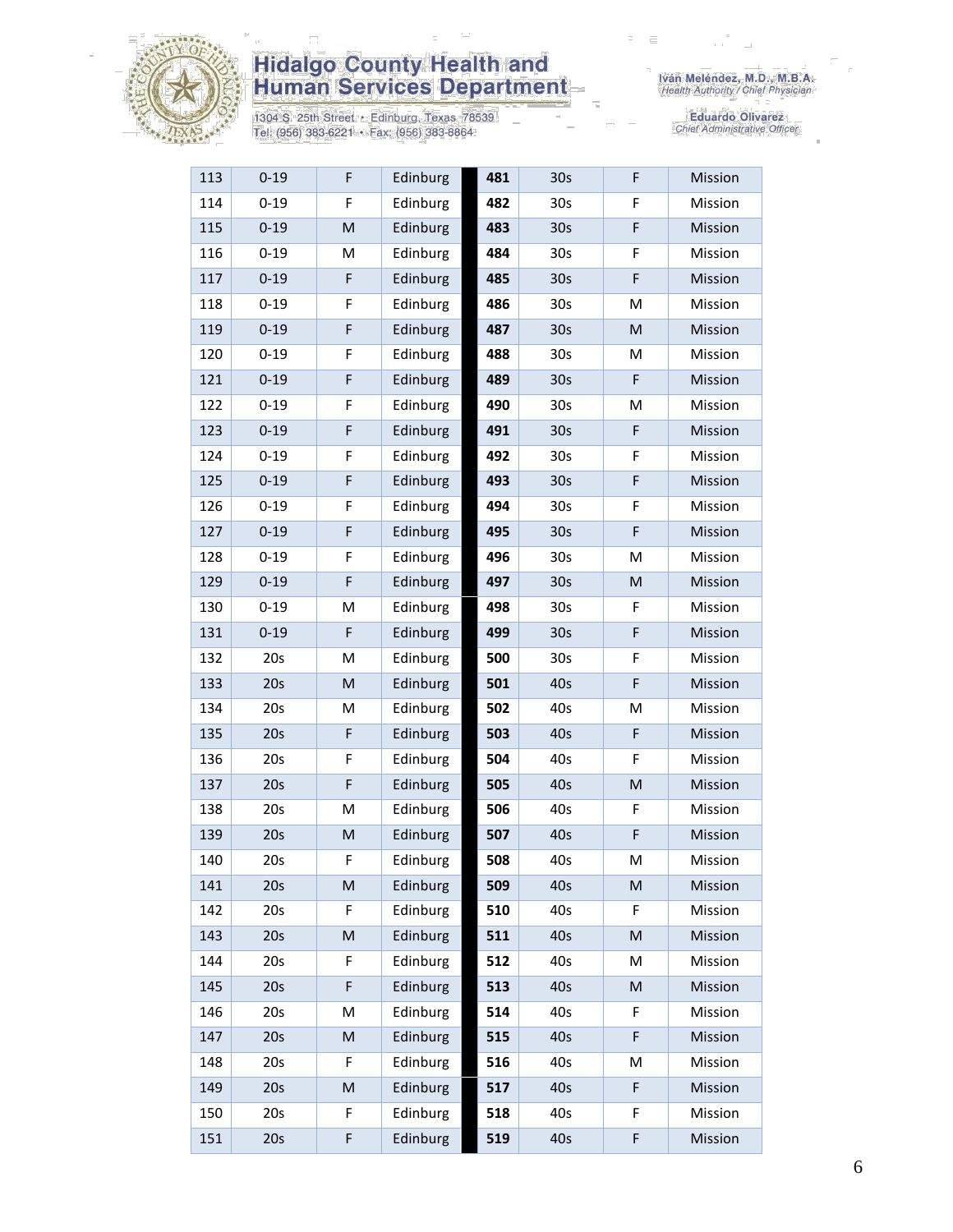

1304 S. 25th Street • Edinburg, Texas 78539<br>Tel: (956) 383-6221 • Fax: (956) 383-8864

| 152 | 20s             | F                                                                                                          | Edinburg | 520 | 40s      | M | Mission |
|-----|-----------------|------------------------------------------------------------------------------------------------------------|----------|-----|----------|---|---------|
| 153 | 20s             | M                                                                                                          | Edinburg | 521 | 50s      | F | Mission |
| 154 | 20s             | F                                                                                                          | Edinburg | 522 | 50s      | M | Mission |
| 155 | 20s             | $\mathsf{M}% _{T}=\mathsf{M}_{T}\!\left( a,b\right) ,\ \mathsf{M}_{T}=\mathsf{M}_{T}\!\left( a,b\right) ,$ | Edinburg | 523 | 50s      | M | Mission |
| 156 | 20s             | F                                                                                                          | Edinburg | 524 | 50s      | M | Mission |
| 157 | 30 <sub>s</sub> | F                                                                                                          | Edinburg | 525 | 50s      | F | Mission |
| 158 | 30 <sub>s</sub> | M                                                                                                          | Edinburg | 526 | 50s      | M | Mission |
| 159 | 30 <sub>s</sub> | ${\sf M}$                                                                                                  | Edinburg | 527 | 50s      | F | Mission |
| 160 | 30 <sub>s</sub> | F                                                                                                          | Edinburg | 528 | 50s      | M | Mission |
| 161 | 30 <sub>s</sub> | F                                                                                                          | Edinburg | 529 | 50s      | M | Mission |
| 162 | 30 <sub>s</sub> | F                                                                                                          | Edinburg | 530 | 50s      | F | Mission |
| 163 | 30 <sub>s</sub> | F                                                                                                          | Edinburg | 531 | 50s      | M | Mission |
| 164 | 30 <sub>s</sub> | M                                                                                                          | Edinburg | 532 | 50s      | F | Mission |
| 165 | 30 <sub>s</sub> | F                                                                                                          | Edinburg | 533 | 50s      | M | Mission |
| 166 | 30 <sub>s</sub> | M                                                                                                          | Edinburg | 534 | 50s      | F | Mission |
| 167 | 30 <sub>s</sub> | ${\sf M}$                                                                                                  | Edinburg | 535 | 50s      | F | Mission |
| 168 | 30s             | F                                                                                                          | Edinburg | 536 | 50s      | M | Mission |
| 169 | 30 <sub>s</sub> | F                                                                                                          | Edinburg | 537 | 50s      | м | Mission |
| 170 | 30 <sub>s</sub> | M                                                                                                          | Edinburg | 538 | 50s      | M | Mission |
| 171 | 30 <sub>s</sub> | ${\sf M}$                                                                                                  | Edinburg | 539 | 50s      | F | Mission |
| 172 | 30 <sub>s</sub> | M                                                                                                          | Edinburg | 540 | 60s      | F | Mission |
| 173 | 30 <sub>s</sub> | F                                                                                                          | Edinburg | 541 | 60s      | F | Mission |
| 174 | 30 <sub>s</sub> | M                                                                                                          | Edinburg | 542 | 60s      | M | Mission |
| 175 | 30 <sub>s</sub> | F                                                                                                          | Edinburg | 543 | 60s      | M | Mission |
| 176 | 30s             | M                                                                                                          | Edinburg | 544 | 60s      | F | Mission |
| 177 | 30 <sub>s</sub> | $\mathsf F$                                                                                                | Edinburg | 545 | 60s      | F | Mission |
| 178 | 30 <sub>s</sub> | M                                                                                                          | Edinburg | 546 | $70+$    | F | Mission |
| 179 | 30 <sub>s</sub> | M                                                                                                          | Edinburg | 547 | $70+$    | M | Mission |
| 180 | 30 <sub>s</sub> | M                                                                                                          | Edinburg | 548 | $70+$    | F | Mission |
| 181 | 30 <sub>s</sub> | F                                                                                                          | Edinburg | 549 | $70+$    | M | Mission |
| 182 | 30s             | M                                                                                                          | Edinburg | 550 | $70+$    | F | Mission |
| 183 | 40s             | F                                                                                                          | Edinburg | 551 | $70+$    | M | Mission |
| 184 | 40s             | F                                                                                                          | Edinburg | 552 | $70+$    | M | Mission |
| 185 | 40s             | ${\sf M}$                                                                                                  | Edinburg | 553 | $70+$    | F | Mission |
| 186 | 40s             | F                                                                                                          | Edinburg | 554 | $70+$    | м | Mission |
| 187 | 40s             | M                                                                                                          | Edinburg | 555 | $70+$    | F | Mission |
| 188 | 40s             | F                                                                                                          | Edinburg | 556 | $70+$    | F | Mission |
| 189 | 40s             | F                                                                                                          | Edinburg | 557 | $70+$    | M | Mission |
| 190 | 40s             | M                                                                                                          | Edinburg | 558 | $0 - 19$ | M | Pharr   |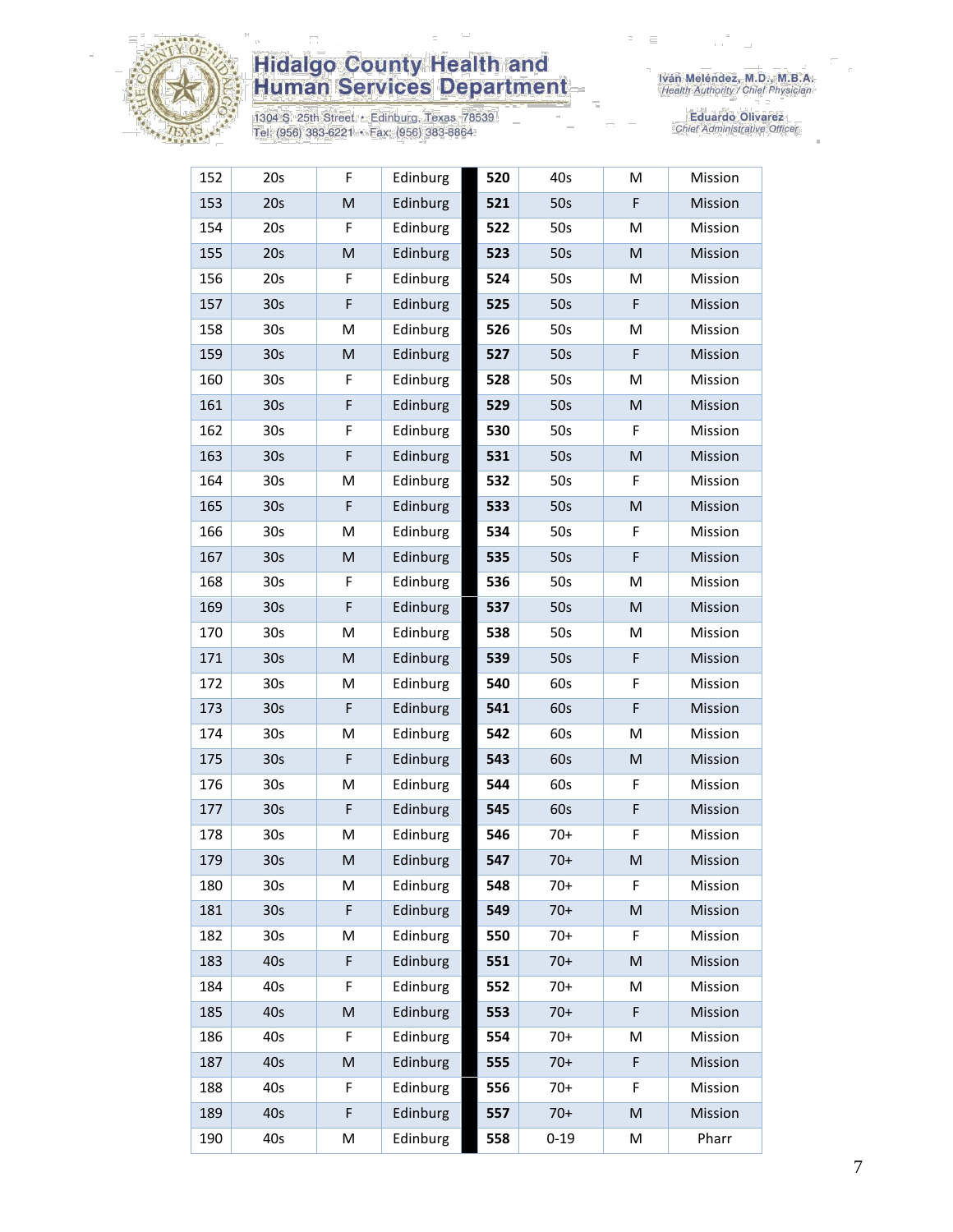

1304 S. 25th Street • Edinburg, Texas 78539<br>Tel: (956) 383-6221 • Fax: (956) 383-8864

| 191 | 40s   | F | Edinburg | 559 | $0 - 19$        | F         | Pharr |
|-----|-------|---|----------|-----|-----------------|-----------|-------|
| 192 | 40s   | M | Edinburg | 560 | $0 - 19$        | F         | Pharr |
| 193 | 40s   | F | Edinburg | 561 | $0 - 19$        | M         | Pharr |
| 194 | 40s   | M | Edinburg | 562 | $0 - 19$        | M         | Pharr |
| 195 | 40s   | F | Edinburg | 563 | $0 - 19$        | F         | Pharr |
| 196 | 40s   | M | Edinburg | 564 | $0 - 19$        | M         | Pharr |
| 197 | 40s   | M | Edinburg | 565 | $0 - 19$        | M         | Pharr |
| 198 | 40s   | F | Edinburg | 566 | $0 - 19$        | M         | Pharr |
| 199 | 40s   | F | Edinburg | 567 | $0 - 19$        | F         | Pharr |
| 200 | 50s   | М | Edinburg | 568 | $0 - 19$        | M         | Pharr |
| 201 | 50s   | F | Edinburg | 569 | $0 - 19$        | M         | Pharr |
| 202 | 50s   | F | Edinburg | 570 | $0 - 19$        | F         | Pharr |
| 203 | 50s   | F | Edinburg | 571 | $0 - 19$        | ${\sf M}$ | Pharr |
| 204 | 50s   | F | Edinburg | 572 | $0 - 19$        | M         | Pharr |
| 205 | 50s   | M | Edinburg | 573 | $0 - 19$        | F         | Pharr |
| 206 | 50s   | F | Edinburg | 574 | $0 - 19$        | F         | Pharr |
| 207 | 50s   | F | Edinburg | 575 | $0 - 19$        | F         | Pharr |
| 208 | 50s   | F | Edinburg | 576 | $0 - 19$        | M         | Pharr |
| 209 | 50s   | F | Edinburg | 577 | $0 - 19$        | F         | Pharr |
| 210 | 50s   | M | Edinburg | 578 | $0 - 19$        | M         | Pharr |
| 211 | 50s   | M | Edinburg | 579 | $0 - 19$        | M         | Pharr |
| 212 | 50s   | F | Edinburg | 580 | $0 - 19$        | F         | Pharr |
| 213 | 60s   | F | Edinburg | 581 | $0 - 19$        | F         | Pharr |
| 214 | 60s   | F | Edinburg | 582 | $0 - 19$        | F         | Pharr |
| 215 | 60s   | F | Edinburg | 583 | $0 - 19$        | F         | Pharr |
| 216 | 60s   | M | Edinburg | 584 | $0 - 19$        | M         | Pharr |
| 217 | 60s   | M | Edinburg | 585 | $0 - 19$        | F         | Pharr |
| 218 | 60s   | F | Edinburg | 586 | $0 - 19$        | F         | Pharr |
| 219 | 60s   | F | Edinburg | 587 | $0 - 19$        | M         | Pharr |
| 220 | 60s   | F | Edinburg | 588 | 20s             | F         | Pharr |
| 221 | $70+$ | F | Edinburg | 589 | 20s             | F         | Pharr |
| 222 | $70+$ | M | Edinburg | 590 | 20s             | M         | Pharr |
| 223 | $70+$ | F | Edinburg | 591 | 20s             | F         | Pharr |
| 224 | $70+$ | F | Edinburg | 592 | 20s             | F         | Pharr |
| 225 | $70+$ | F | Edinburg | 593 | 20s             | F         | Pharr |
| 226 | $70+$ | F | Edinburg | 594 | 20s             | F         | Pharr |
| 227 | $70+$ | M | Edinburg | 595 | 20s             | F         | Pharr |
| 228 | $70+$ | M | Edinburg | 596 | 20s             | M         | Pharr |
| 229 | $70+$ | M | Edinburg | 597 | 30 <sub>s</sub> | F         | Pharr |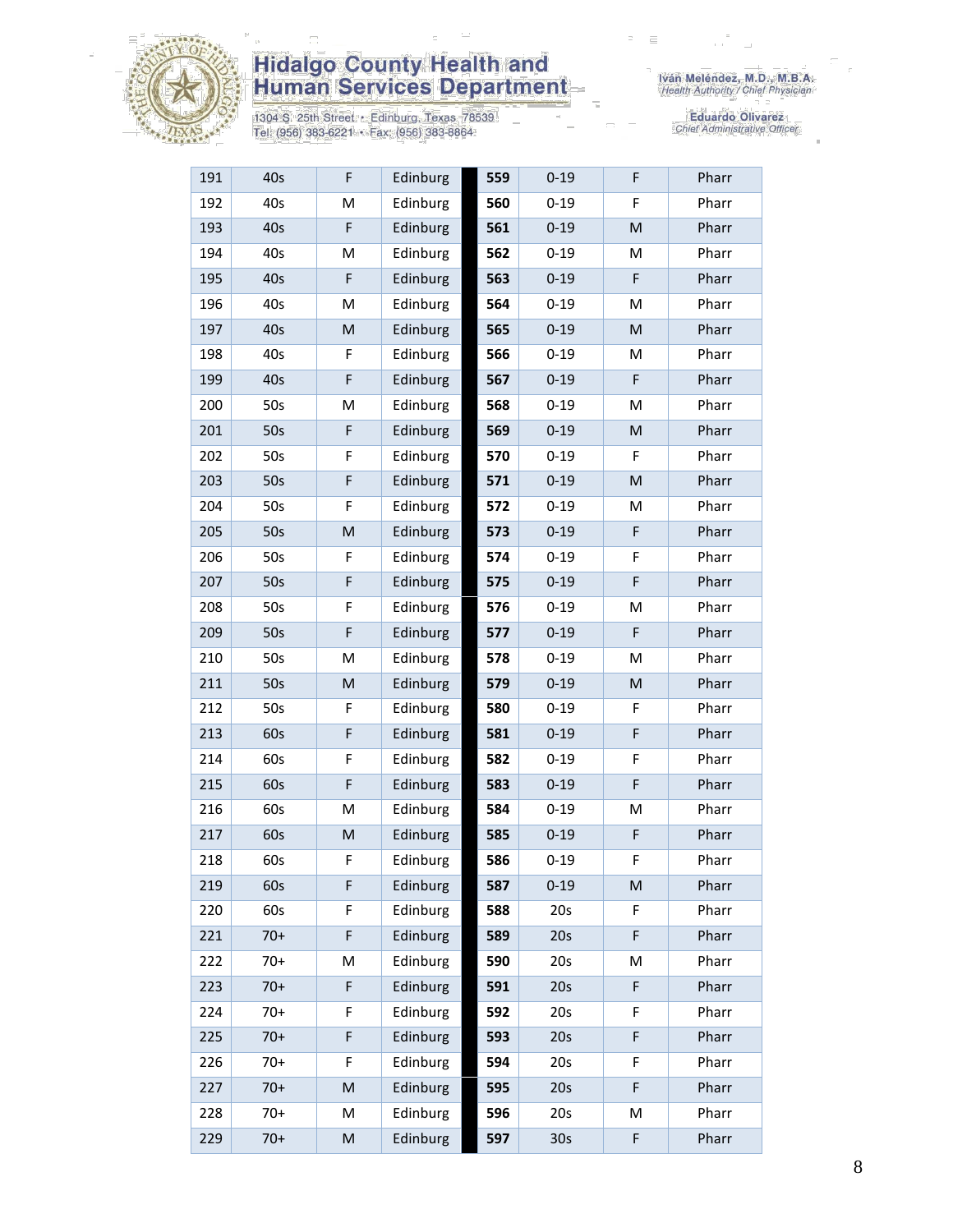

1304 S. 25th Street • Edinburg, Texas 78539<br>Tel: (956) 383-6221 • Fax: (956) 383-8864

Iván Meléndez, M.D., M.B.A.<br>Health Authority / Chief Physician

| 230 | $0 - 19$ | M | Hidalgo | 598 | 30 <sub>s</sub> | F  | Pharr    |
|-----|----------|---|---------|-----|-----------------|----|----------|
| 231 | $0 - 19$ | F | Hidalgo | 599 | 30s             | M  | Pharr    |
| 232 | $0 - 19$ | F | Hidalgo | 600 | 30 <sub>s</sub> | F  | Pharr    |
| 233 | $0 - 19$ | F | Hidalgo | 601 | 30 <sub>s</sub> | F  | Pharr    |
| 234 | $0 - 19$ | F | Hidalgo | 602 | 30 <sub>s</sub> | M  | Pharr    |
| 235 | $0 - 19$ | F | Hidalgo | 603 | 30 <sub>s</sub> | F  | Pharr    |
| 236 | $0 - 19$ | M | Hidalgo | 604 | 40s             | M  | Pharr    |
| 237 | $0 - 19$ | F | Hidalgo | 605 | 40s             | F  | Pharr    |
| 238 | 30s      | F | Hidalgo | 606 | 40s             | M  | Pharr    |
| 239 | 40s      | M | Hidalgo | 607 | 40s             | F  | Pharr    |
| 240 | $0 - 19$ | М | McAllen | 608 | 50s             | M  | Pharr    |
| 241 | $0 - 19$ | M | McAllen | 609 | 50s             | M  | Pharr    |
| 242 | $0 - 19$ | F | McAllen | 610 | 50s             | F. | Pharr    |
| 243 | $0 - 19$ | M | McAllen | 611 | 50s             | F  | Pharr    |
| 244 | $0 - 19$ | F | McAllen | 612 | 50s             | M  | Pharr    |
| 245 | $0 - 19$ | M | McAllen | 613 | 50s             | F  | Pharr    |
| 246 | $0 - 19$ | F | McAllen | 614 | 60s             | M  | Pharr    |
| 247 | $0 - 19$ | M | McAllen | 615 | $70+$           | M  | Pharr    |
| 248 | $0 - 19$ | F | McAllen | 616 | $70+$           | F. | Pharr    |
| 249 | $0 - 19$ | F | McAllen | 617 | $0 - 19$        | M  | San Juan |
| 250 | $0 - 19$ | F | McAllen | 618 | $0 - 19$        | M  | San Juan |
| 251 | $0 - 19$ | F | McAllen | 619 | $0 - 19$        | M  | San Juan |
| 252 | $0 - 19$ | F | McAllen | 620 | $0 - 19$        | F  | San Juan |
| 253 | $0 - 19$ | F | McAllen | 621 | $0 - 19$        | F  | San Juan |
| 254 | $0 - 19$ | F | McAllen | 622 | $0 - 19$        | F  | San Juan |
| 255 | $0 - 19$ | M | McAllen | 623 | $0 - 19$        | F  | San Juan |
| 256 | $0 - 19$ | F | McAllen | 624 | $0 - 19$        | F  | San Juan |
| 257 | $0 - 19$ | F | McAllen | 625 | $0 - 19$        | F  | San Juan |
| 258 | $0 - 19$ | F | McAllen | 626 | $0 - 19$        | M  | San Juan |
| 259 | $0 - 19$ | F | McAllen | 627 | $0 - 19$        | F  | San Juan |
| 260 | $0 - 19$ | F | McAllen | 628 | $0 - 19$        | М  | San Juan |
| 261 | $0 - 19$ | F | McAllen | 629 | $0 - 19$        | M  | San Juan |
| 262 | $0 - 19$ | F | McAllen | 630 | $0 - 19$        | М  | San Juan |
| 263 | $0 - 19$ | M | McAllen | 631 | $0 - 19$        | M  | San Juan |
| 264 | $0 - 19$ | М | McAllen | 632 | $0 - 19$        | M  | San Juan |
| 265 | $0 - 19$ | F | McAllen | 633 | $0 - 19$        | F  | San Juan |
| 266 | $0 - 19$ | М | McAllen | 634 | 20s             | F. | San Juan |
| 267 | $0 - 19$ | F | McAllen | 635 | 20s             | F  | San Juan |
| 268 | $0 - 19$ | F | McAllen | 636 | 30 <sub>s</sub> | F  | San Juan |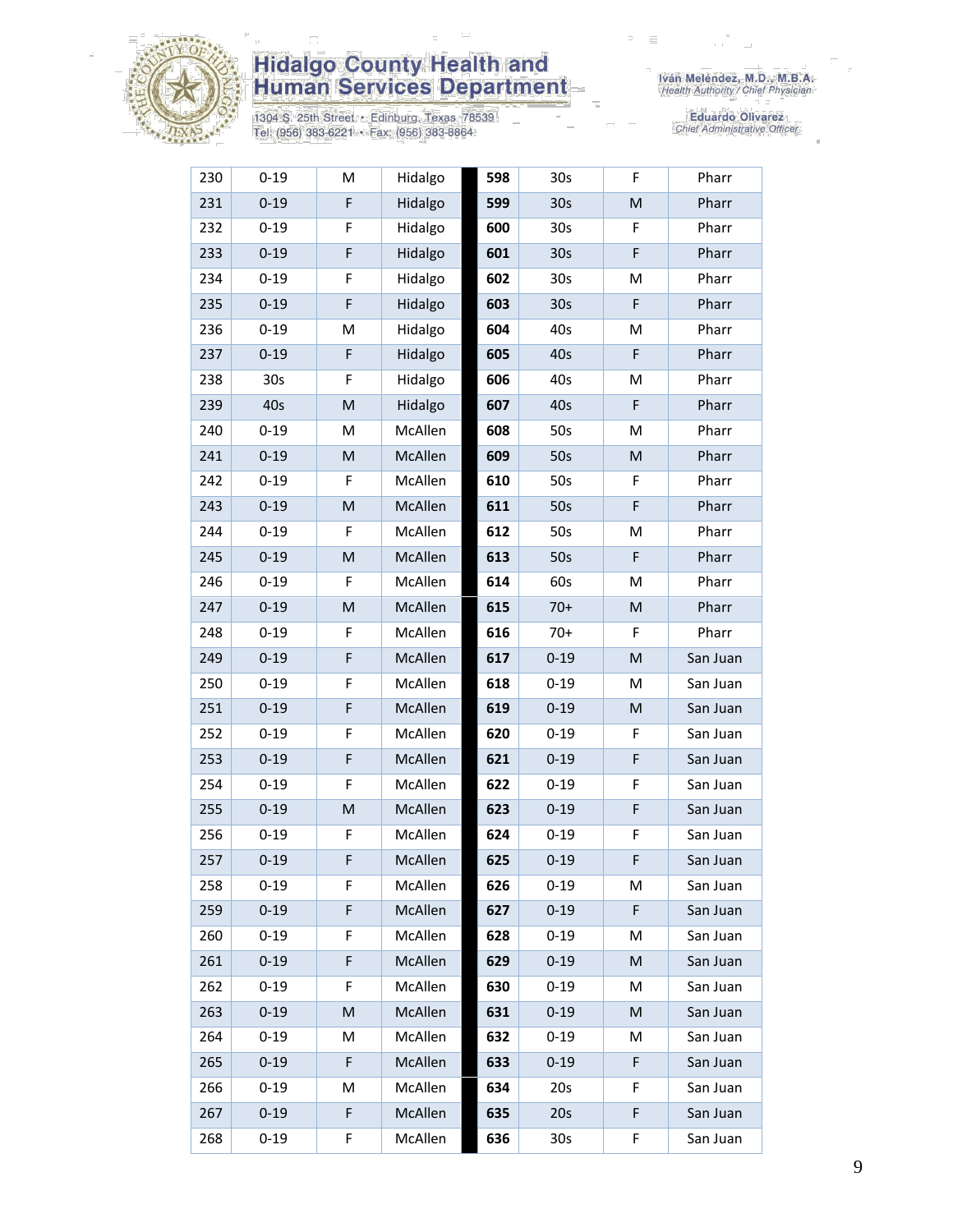

1304 S. 25th Street • Edinburg, Texas 78539<br>Tel: (956) 383-6221 • Fax: (956) 383-8864

| 269 | $0 - 19$        | F           | McAllen | 637 | 30 <sub>s</sub> | M | San Juan    |
|-----|-----------------|-------------|---------|-----|-----------------|---|-------------|
| 270 | $0 - 19$        | M           | McAllen | 638 | 30 <sub>s</sub> | F | San Juan    |
| 271 | $0 - 19$        | F           | McAllen | 639 | 40s             | F | San Juan    |
| 272 | $0 - 19$        | M           | McAllen | 640 | 40s             | F | San Juan    |
| 273 | $0 - 19$        | M           | McAllen | 641 | 50s             | M | San Juan    |
| 274 | $0 - 19$        | F           | McAllen | 642 | 50s             | F | San Juan    |
| 275 | $0 - 19$        | F           | McAllen | 643 | $70+$           | M | San Juan    |
| 276 | $0 - 19$        | M           | McAllen | 644 | $0 - 19$        | М | Undisclosed |
| 277 | $0 - 19$        | M           | McAllen | 645 | $0 - 19$        | M | Undisclosed |
| 278 | $0 - 19$        | М           | McAllen | 646 | $0 - 19$        | Μ | Undisclosed |
| 279 | $0 - 19$        | M           | McAllen | 647 | $0 - 19$        | F | Undisclosed |
| 280 | $0 - 19$        | M           | McAllen | 648 | $0 - 19$        | F | Undisclosed |
| 281 | $0 - 19$        | M           | McAllen | 649 | $0 - 19$        | M | Undisclosed |
| 282 | $0 - 19$        | M           | McAllen | 650 | $0 - 19$        | F | Undisclosed |
| 283 | $0 - 19$        | M           | McAllen | 651 | $0 - 19$        | F | Undisclosed |
| 284 | $0 - 19$        | F           | McAllen | 652 | $0 - 19$        | M | Undisclosed |
| 285 | $0 - 19$        | F           | McAllen | 653 | $0 - 19$        | F | Undisclosed |
| 286 | $0 - 19$        | M           | McAllen | 654 | $0 - 19$        | M | Undisclosed |
| 287 | $0 - 19$        | F           | McAllen | 655 | $0 - 19$        | F | Undisclosed |
| 288 | $0 - 19$        | M           | McAllen | 656 | $0 - 19$        | М | Undisclosed |
| 289 | 20s             | F           | McAllen | 657 | $0 - 19$        | M | Undisclosed |
| 290 | 20s             | M           | McAllen | 658 | $0 - 19$        | F | Undisclosed |
| 291 | 20s             | M           | McAllen | 659 | $0 - 19$        | M | Undisclosed |
| 292 | 20s             | F           | McAllen | 660 | $0 - 19$        | М | Undisclosed |
| 293 | 20s             | F           | McAllen | 661 | $0 - 19$        | M | Undisclosed |
| 294 | 20s             | F           | McAllen | 662 | $0 - 19$        | М | Undisclosed |
| 295 | 20s             | F           | McAllen | 663 | $0 - 19$        | M | Undisclosed |
| 296 | 20s             | F           | McAllen | 664 | $0 - 19$        | м | Undisclosed |
| 297 | 20s             | F           | McAllen | 665 | $0 - 19$        | F | Undisclosed |
| 298 | 20s             | F           | McAllen | 666 | $0 - 19$        | F | Undisclosed |
| 299 | 20s             | M           | McAllen | 667 | $0 - 19$        | F | Undisclosed |
| 300 | 20s             | M           | McAllen | 668 | $0 - 19$        | F | Undisclosed |
| 301 | 20s             | $\mathsf F$ | McAllen | 669 | $0 - 19$        | M | Undisclosed |
| 302 | 20s             | M           | McAllen | 670 | $0 - 19$        | M | Undisclosed |
| 303 | 30 <sub>s</sub> | ${\sf M}$   | McAllen | 671 | 20s             | M | Undisclosed |
| 304 | 30 <sub>s</sub> | F           | McAllen | 672 | 20s             | F | Undisclosed |
| 305 | 30 <sub>s</sub> | F           | McAllen | 673 | 20s             | F | Undisclosed |
| 306 | 30s             | M           | McAllen | 674 | 20s             | F | Undisclosed |
| 307 | 30 <sub>s</sub> | ${\sf M}$   | McAllen | 675 | 20s             | F | Undisclosed |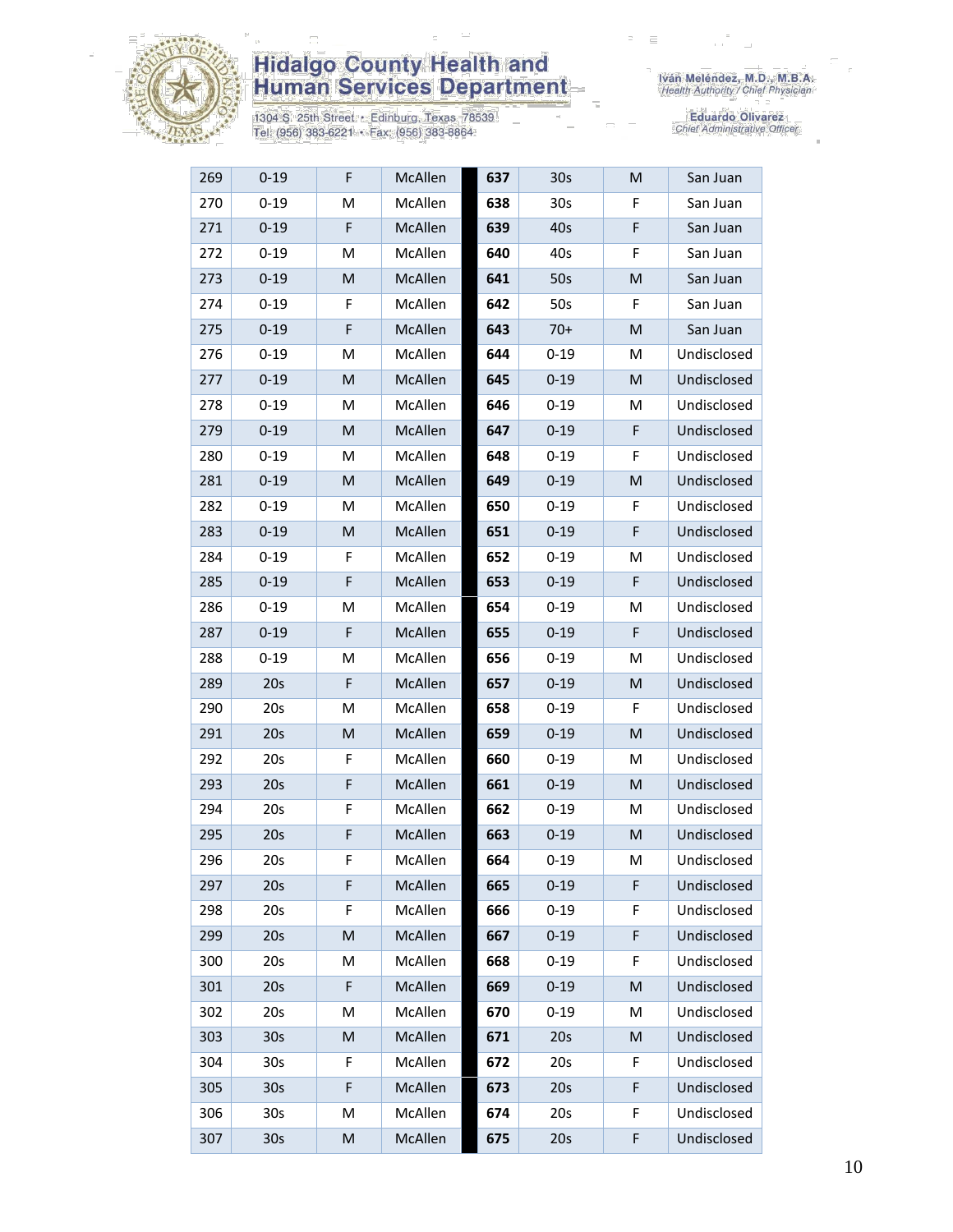

1304 S. 25th Street • Edinburg, Texas 78539<br>Tel: (956) 383-6221 • Fax: (956) 383-8864

| 308 | 30 <sub>s</sub> | M           | McAllen        | 676 | 20s             | M | Undisclosed |
|-----|-----------------|-------------|----------------|-----|-----------------|---|-------------|
| 309 | 30 <sub>s</sub> | $\mathsf F$ | McAllen        | 677 | 30 <sub>s</sub> | F | Undisclosed |
| 310 | 30 <sub>s</sub> | F           | McAllen        | 678 | 30 <sub>s</sub> | F | Undisclosed |
| 311 | 30 <sub>s</sub> | F           | McAllen        | 679 | 30 <sub>s</sub> | M | Undisclosed |
| 312 | 30 <sub>s</sub> | M           | McAllen        | 680 | 30 <sub>s</sub> | F | Undisclosed |
| 313 | 30 <sub>s</sub> | M           | McAllen        | 681 | 30 <sub>s</sub> | M | Undisclosed |
| 314 | 30 <sub>s</sub> | F           | McAllen        | 682 | 30 <sub>s</sub> | Μ | Undisclosed |
| 315 | 40s             | F           | McAllen        | 683 | 40s             | F | Undisclosed |
| 316 | 40s             | F           | McAllen        | 684 | 40s             | F | Undisclosed |
| 317 | 40s             | M           | McAllen        | 685 | 40s             | M | Undisclosed |
| 318 | 40s             | F           | McAllen        | 686 | 40s             | M | Undisclosed |
| 319 | 40s             | M           | McAllen        | 687 | 40s             | M | Undisclosed |
| 320 | 40s             | M           | McAllen        | 688 | 40s             | F | Undisclosed |
| 321 | 40s             | M           | McAllen        | 689 | 40s             | F | Undisclosed |
| 322 | 40s             | M           | McAllen        | 690 | 40s             | M | Undisclosed |
| 323 | 40s             | F           | McAllen        | 691 | 50s             | M | Undisclosed |
| 324 | 40s             | F           | McAllen        | 692 | 50s             | F | Undisclosed |
| 325 | 40s             | $\mathsf F$ | McAllen        | 693 | 50s             | F | Undisclosed |
| 326 | 50s             | F           | McAllen        | 694 | 60s             | M | Undisclosed |
| 327 | 50s             | ${\sf M}$   | McAllen        | 695 | 60s             | M | Undisclosed |
| 328 | 50s             | F           | McAllen        | 696 | 60s             | F | Undisclosed |
| 329 | 50s             | M           | McAllen        | 697 | $70+$           | F | Undisclosed |
| 330 | 50s             | M           | McAllen        | 698 | $70+$           | F | Undisclosed |
| 331 | 50s             | $\mathsf F$ | McAllen        | 699 | $0 - 19$        | M | Weslaco     |
| 332 | 50s             | F           | McAllen        | 700 | $0 - 19$        | F | Weslaco     |
| 333 | 50s             | $\mathsf F$ | McAllen        | 701 | $0 - 19$        | M | Weslaco     |
| 334 | 50s             | M           | McAllen        | 702 | $0 - 19$        | M | Weslaco     |
| 335 | 50s             | M           | <b>McAllen</b> | 703 | $0 - 19$        | F | Weslaco     |
| 336 | 60s             | F           | McAllen        | 704 | $0 - 19$        | F | Weslaco     |
| 337 | 60s             | M           | McAllen        | 705 | $0 - 19$        | F | Weslaco     |
| 338 | 60s             | F           | McAllen        | 706 | $0 - 19$        | F | Weslaco     |
| 339 | 60s             | F           | McAllen        | 707 | $0 - 19$        | M | Weslaco     |
| 340 | 60s             | M           | McAllen        | 708 | 20s             | F | Weslaco     |
| 341 | 60s             | F           | McAllen        | 709 | 20s             | F | Weslaco     |
| 342 | 60s             | M           | McAllen        | 710 | 20s             | M | Weslaco     |
| 343 | 60s             | M           | McAllen        | 711 | 20s             | F | Weslaco     |
| 344 | 60s             | F           | McAllen        | 712 | 20s             | M | Weslaco     |
| 345 | $70+$           | M           | McAllen        | 713 | 30 <sub>s</sub> | M | Weslaco     |
| 346 | $70+$           | M           | McAllen        | 714 | 30 <sub>s</sub> | F | Weslaco     |